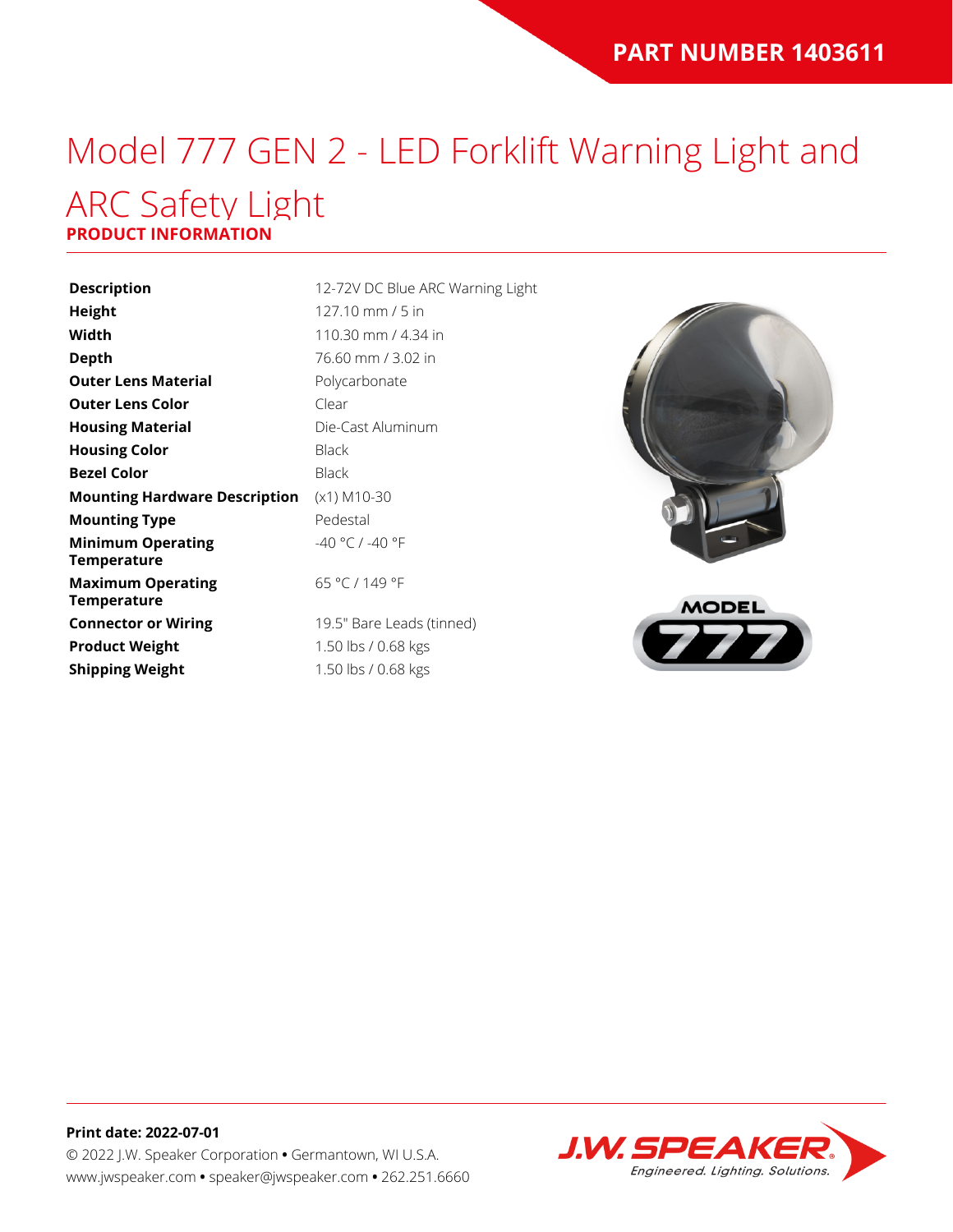# Model 777 GEN 2 - LED Forklift Warning Light and

## ARC Safety Light

**PRODUCT DIMENSIONS**



### **ELECTRICAL SPECIFICATIONS**

| <b>Input Voltage</b>              | 12-72V DC                                                                    |
|-----------------------------------|------------------------------------------------------------------------------|
| <b>Operating Voltage</b>          | 10-80V DC                                                                    |
| <b>Transient Spike Protection</b> | 330V Peak @ 1 HZ-100 Pulses                                                  |
| <b>Black Wire</b>                 | Negative                                                                     |
| <b>Red Wire</b>                   | Positive                                                                     |
| <b>Current Draw</b>               | 1.09A @ 12V DC<br>0.52A @ 24V DC<br>0.34A @ 36V DC<br>$0.26A \ @ \ 48V \ DC$ |

0.18A @ 72V DC

**Print date: 2022-07-01** © 2022 J.W. Speaker Corporation **•** Germantown, WI U.S.A. www.jwspeaker.com **•** speaker@jwspeaker.com **•** 262.251.6660

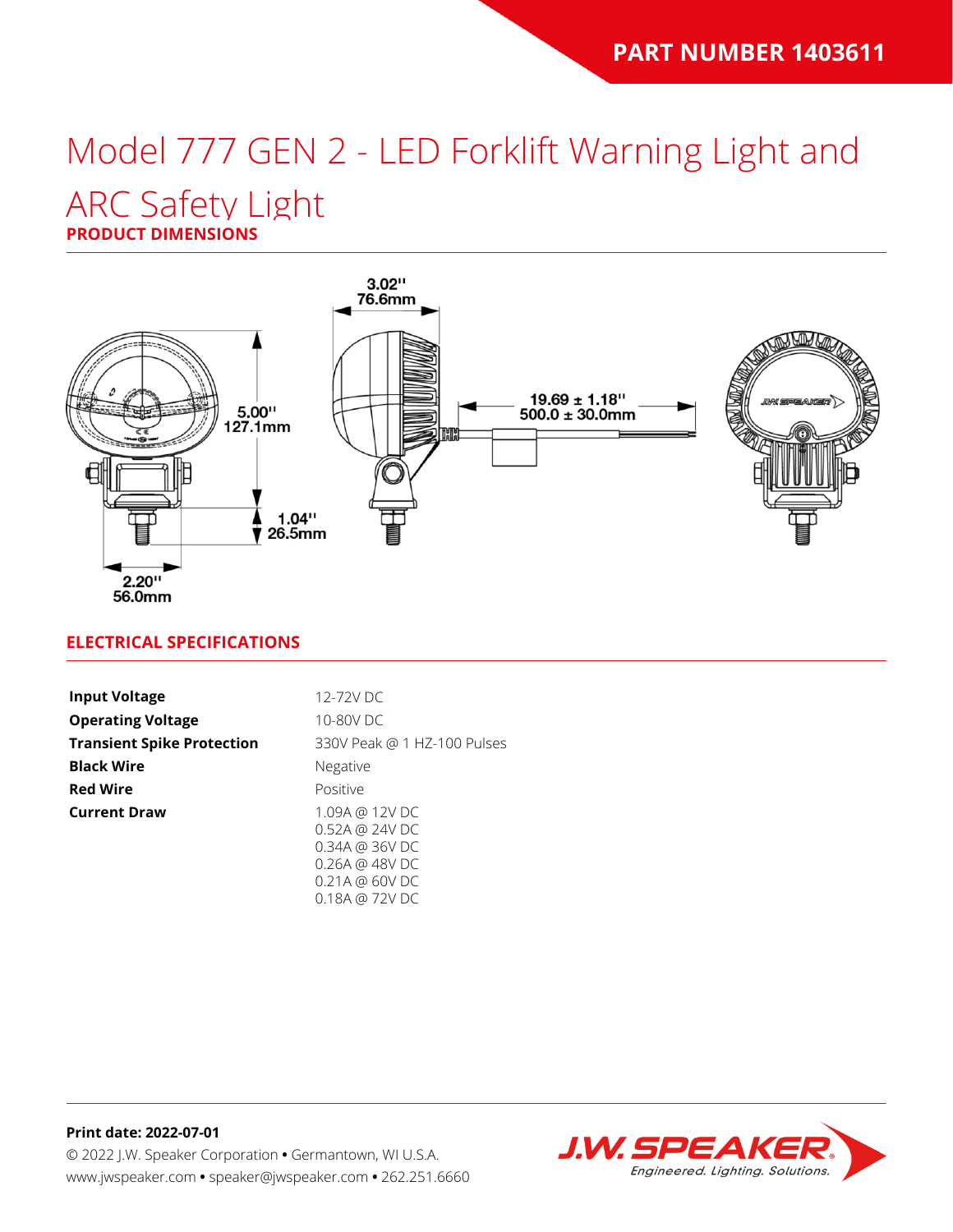## Model 777 GEN 2 - LED Forklift Warning Light and

### ARC Safety Light **REGULATORY STANDARDS COMPLIANCE**

SEALED SEALED **IP67 IP69K** ECE **IP67** IP69K **SAE** 

SAE J1455

ECE Reg 10 IEC IP67 IEC IP69K SAE J1113-13

### **PHOTOMETRIC SPECIFICATIONS**

| <b>Effective Lumen</b><br>Output | 100.                    |
|----------------------------------|-------------------------|
| <b>Candela Output</b>            | 3200                    |
| <b>Beam Pattern(s)</b>           | Warning - Keep Out Zone |



#### **APPLICATIONS**



**Print date: 2022-07-01** © 2022 J.W. Speaker Corporation **•** Germantown, WI U.S.A. www.jwspeaker.com **•** speaker@jwspeaker.com **•** 262.251.6660